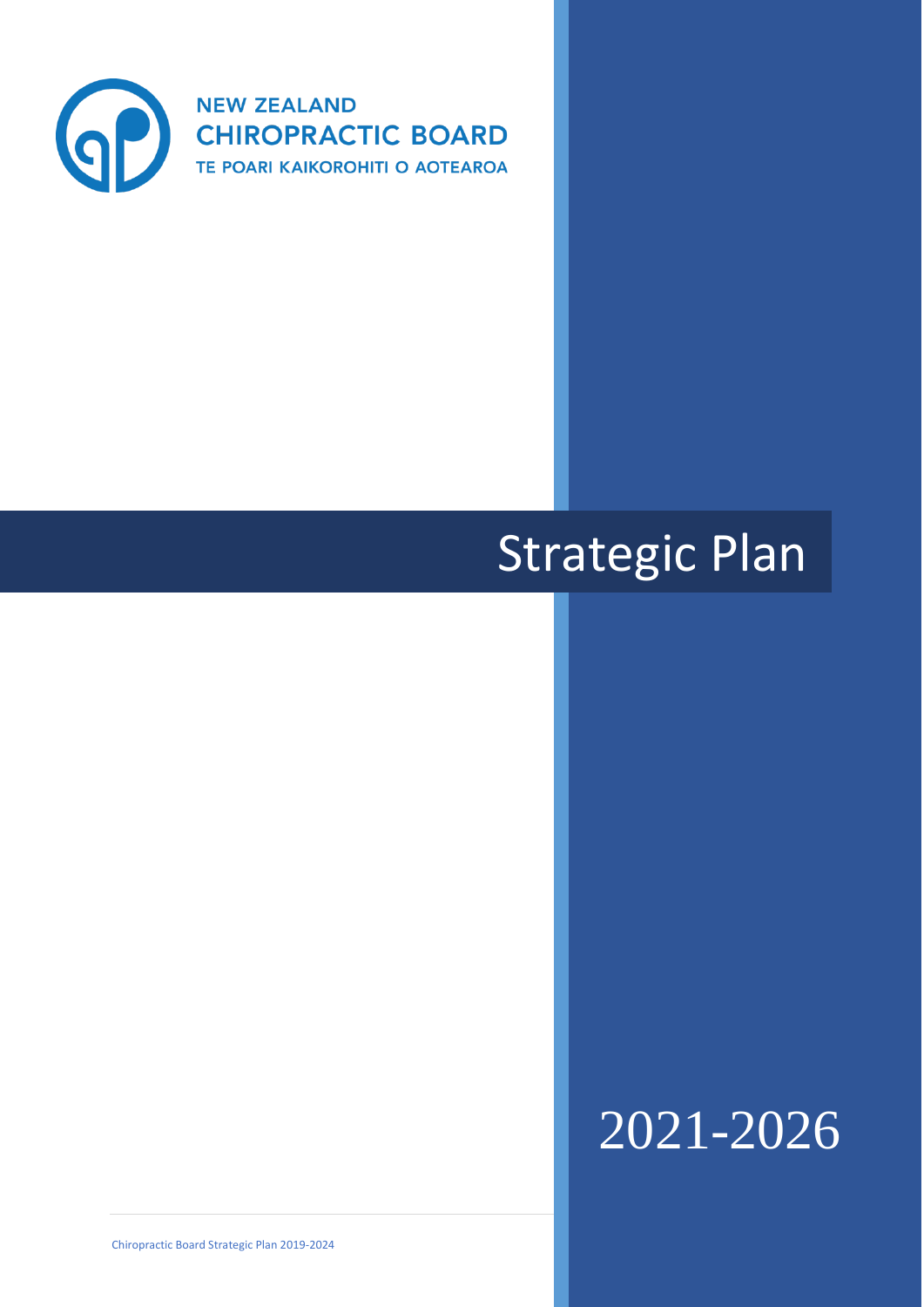# Contents

| 1. |  |
|----|--|
| 2. |  |
| 3. |  |
| 4. |  |
| 5. |  |
|    |  |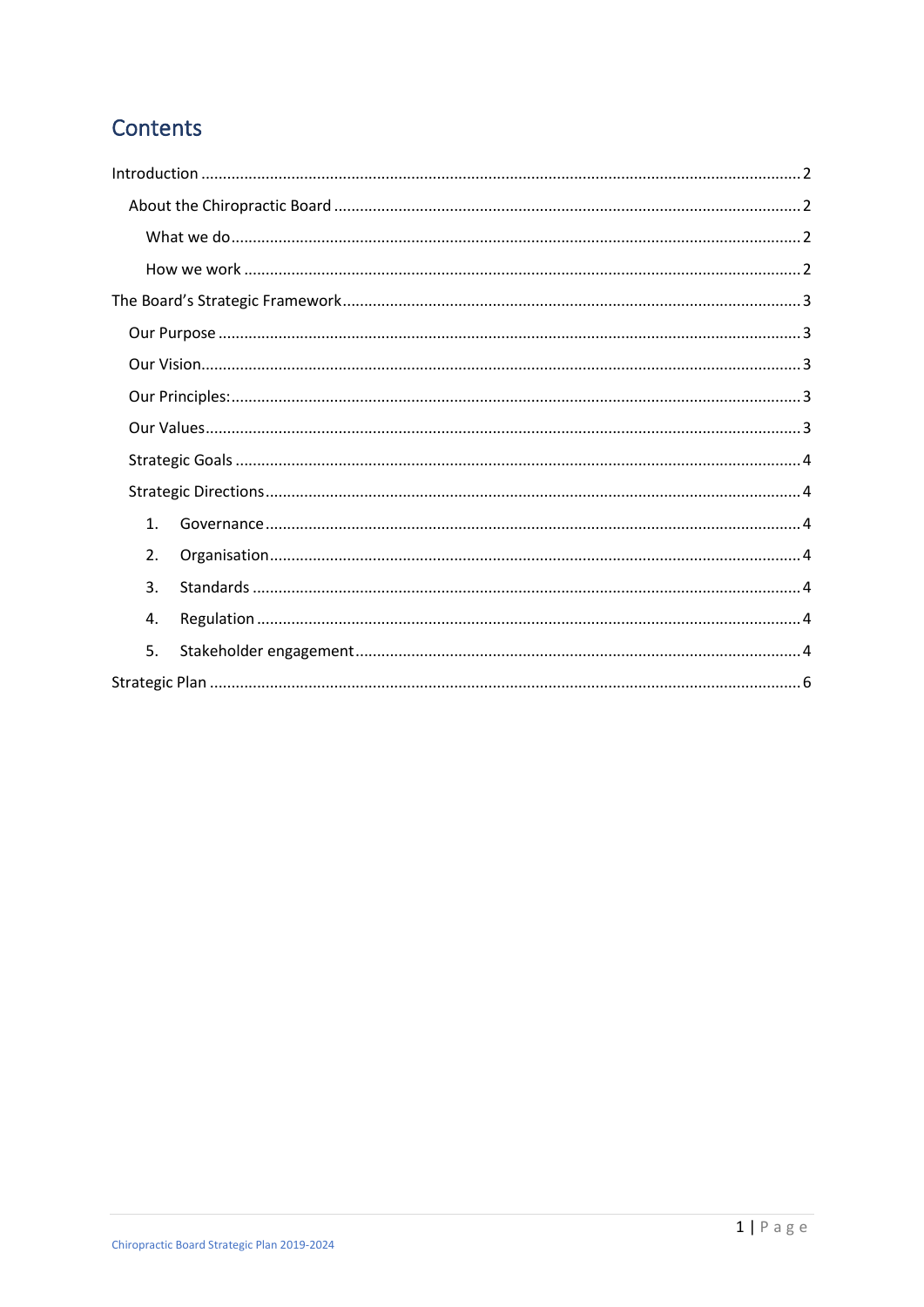## <span id="page-2-0"></span>**Introduction**

This document sets out the Chiropractic Board's (the Board) strategic directions from April 2021 - March 2026, building from the Board's previous strategic plan. It is intended to:

- Identify key areas of focus;
- Provide a framework for strategic activities;
- Inform our stakeholders of our priorities.

This document sets out the Board's core strategic outcomes, from which a business plan is developed and sets out the activities to be undertaken by the Board within each relevant 12-month period.

## <span id="page-2-1"></span>About the Chiropractic Board

The Board is a "responsible authority" under the Health Practitioners Competence Assurance Act 2003 (the Act). One of 17 independent regulators tasked with protecting the health and safety of the New Zealand public by ensuring chiropractors are competent and fit to practice.

## <span id="page-2-2"></span>What we do

Our functions are set out in section 118 of the Act which include:

- *Prescribing qualifications and accrediting education programmes* to ensure graduates have the competencies and attributes required of registered chiropractors.
- *Setting the standards for clinical and cultural competence, and ethical conduct,* that must be met by all registered chiropractors.
- *Registration and recertification* of chiropractic practitioners ensuring that only those with the relevant skills, competencies and fitness to practise can practise in New Zealand.
- *Ensuring ongoing competence and fitness to practise* by investigating their fitness to practice, conduct or health where there may be concerns related to performance, and taking appropriate action to protect the safety of the public.

#### <span id="page-2-3"></span>How we work

The HPCA Act provides legal powers to set and enforce the standards the public have the right to expect of chiropractors in New Zealand. Our overriding concern is the health and safety of the public, not to protect the interests of practitioner; however, we do have a responsibility to ensure we undertake our legislative functions consistently, fairly and proportionately.

The Board works with a range of stakeholders including practitioners, employers, educators, professional bodies, other regulators, and the public to achieve our overarching objective of ensuring chiropractic practitioners practise competently and safely.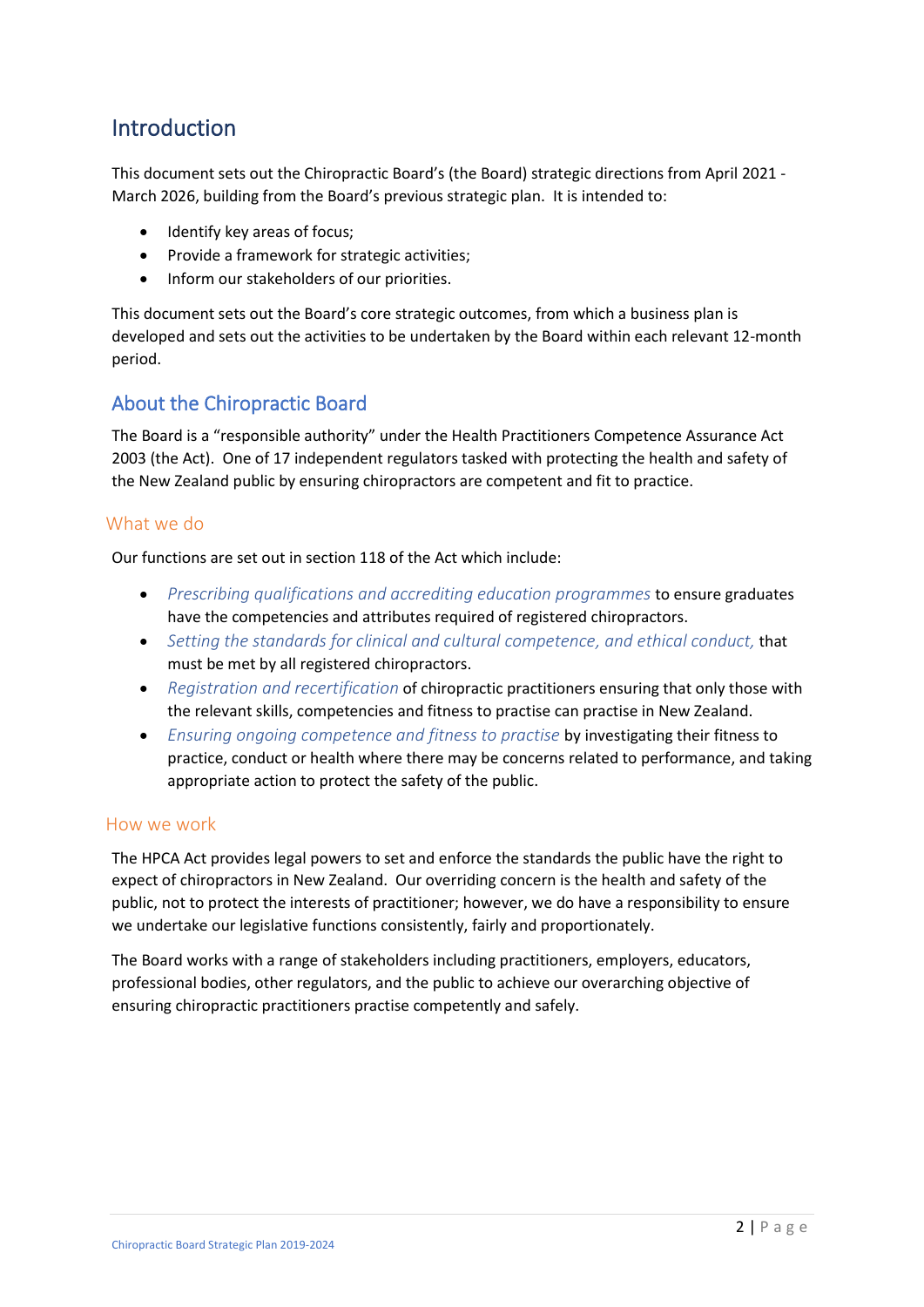## <span id="page-3-0"></span>The Board's Strategic Framework

## <span id="page-3-1"></span>Our Purpose

To protect the health and safety of the public through the regulation of chiropractors in NZ.

## <span id="page-3-2"></span>Our Vision

To be a leader in the regulation of Chiropractic, enabling workforce excellence through ensuring safe, competent, fit to practice and effective chiropractors in New Zealand.

## <span id="page-3-3"></span>Our Principles:

The NZCB plays a pivotal role in assuring public safety through effective regulation ensuring chiropractors are competent and fit to practice by:

- the primary consideration is protection of the public
- ensuring only those who are suitably qualified, with relevant skills and are fit to practise in a competent and ethical manner are registered
- identifying risks and respond with minimum regulatory action to manage the risk to the public without undue burden to the practitioner
- commitment to effective, efficient and consistent regulation of the Chiropractic profession
- collaborating with other professions, professional bodies and consumers, national and internationally in the interests of public protection
- fostering and supporting equitable health care for Māori, the Government's direction for Māori health advancement , and the acquisition of Māori health goals.

## <span id="page-3-4"></span>Our Values

Engagement, Support and Cultural Responsiveness:

- We connect to and value our stakeholders by having strong relationships and productive partnerships.
- We are committed to partnering with Māori to develop strategies for ensuring public health and safety in regulating Chiropractic health services.
- We value others and ourselves and celebrate our commonalities and differences. We promote open communication and ongoing collaboration.
- We support diversity, inclusion and equal opportunity for everyone.

Best Practice, Excellence and Integrity

- We lead by consistently demonstrating excellence in all our core activities.
- We understand our legislative responsibilities and use our resources to achieve best outcomes of public safety

Fairness and Transparency

- We are open and accountable.
- We promote transparency in our processes, procedures and decision making emphasizing consistency, fairness and natural justice.

Accountability

• We are accountable for our decisions to the public and the Minister of Health.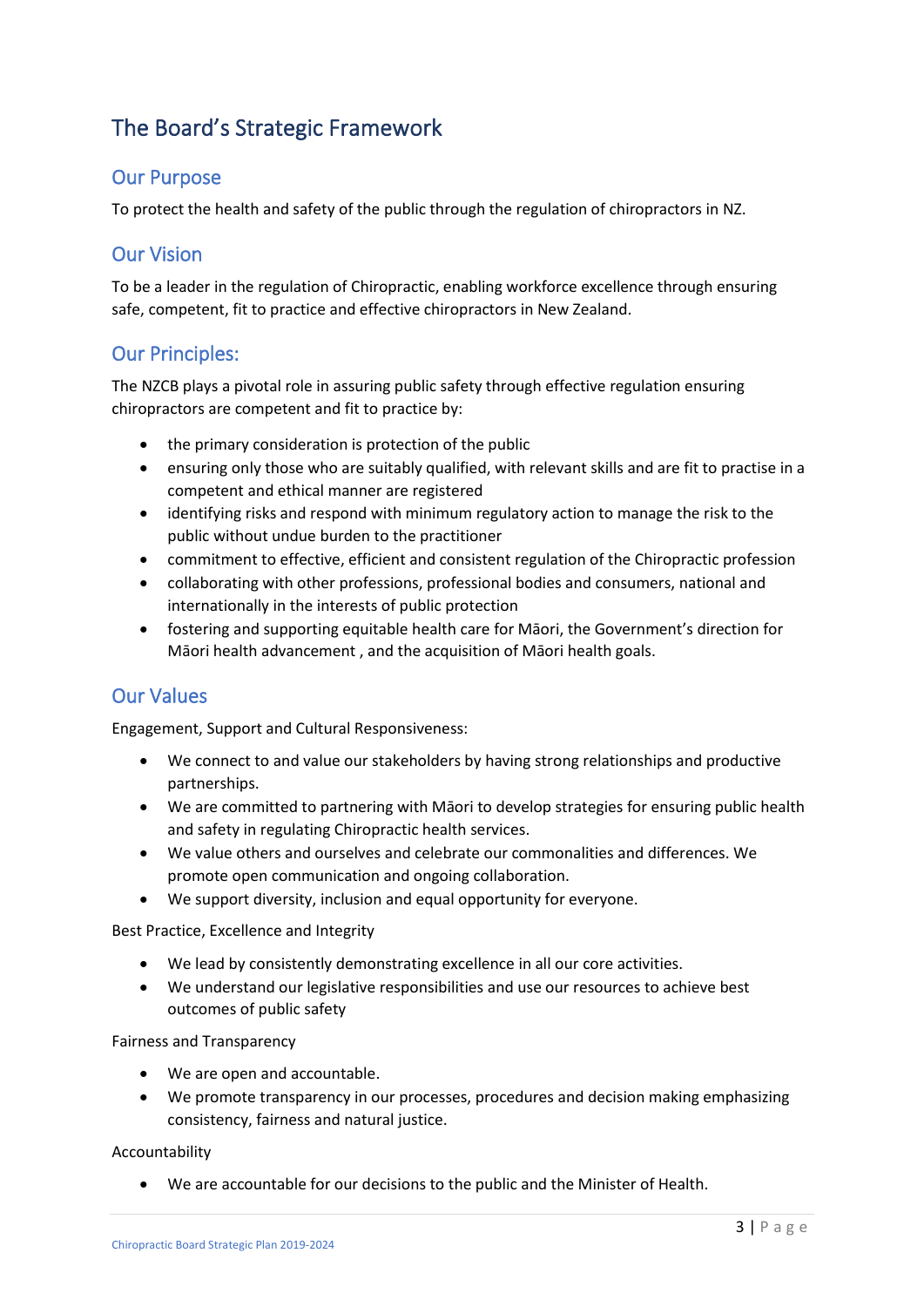## <span id="page-4-0"></span>Strategic Goals

- 1. Optimise mechanisms to ensure chiropractors are competent, fit to practise and focus on cultural safety, with the aim of achieving health equity and improved health outcomes.
- 2. Provide standards of clinical competence, cultural safety and ethical conduct, and ensure that the standards reflect the expectations of the public, the profession and stakeholders.
- 3. Improve the Board's relationship and partnership with the public, the profession, and stakeholders to further the Board's primary purpose – to protect the health and safety of the public

## <span id="page-4-1"></span>Strategic Directions

## <span id="page-4-2"></span>Governance

#### **Key outcomes:**

- Maintain an efficient, cost effective, framework to support the NZCB's core business, strategic priorities and work plan.
- Anticipate and inform national and international trends and developments.
- Identify and mitigate risks to the effectiveness and sustainability of the NZCB.
- Ensure our reputation as a leader in Chiropractic regulation and quality standard

## <span id="page-4-3"></span>Organisation

#### **Key outcomes:**

- Efficient, effective and responsive resource management
- Sustainable business processes
- Encourage innovation and ethical business
- Good corporate citizenship

## <span id="page-4-4"></span>**Standards**

#### **Key outcomes:**

- Develop and maintain Chiropractic competence standards that are based on 'best practice'
- Ensure processes are independent, rigorous and based on best available evidence
- Ensure standards are internationally compatible

## <span id="page-4-5"></span>Regulation

#### **Key outcomes:**

- Develop and maintain 'best practice' in the regulation of Chiropractic.
- Ensure informed, un-biased, transparent and risk based decision making
- Focus on the expectations of learning as part of continue professional development
- Utilise regulatory tools and policies to address the health inequity for Māori

## <span id="page-4-6"></span>Stakeholder engagement

#### **Key outcomes:**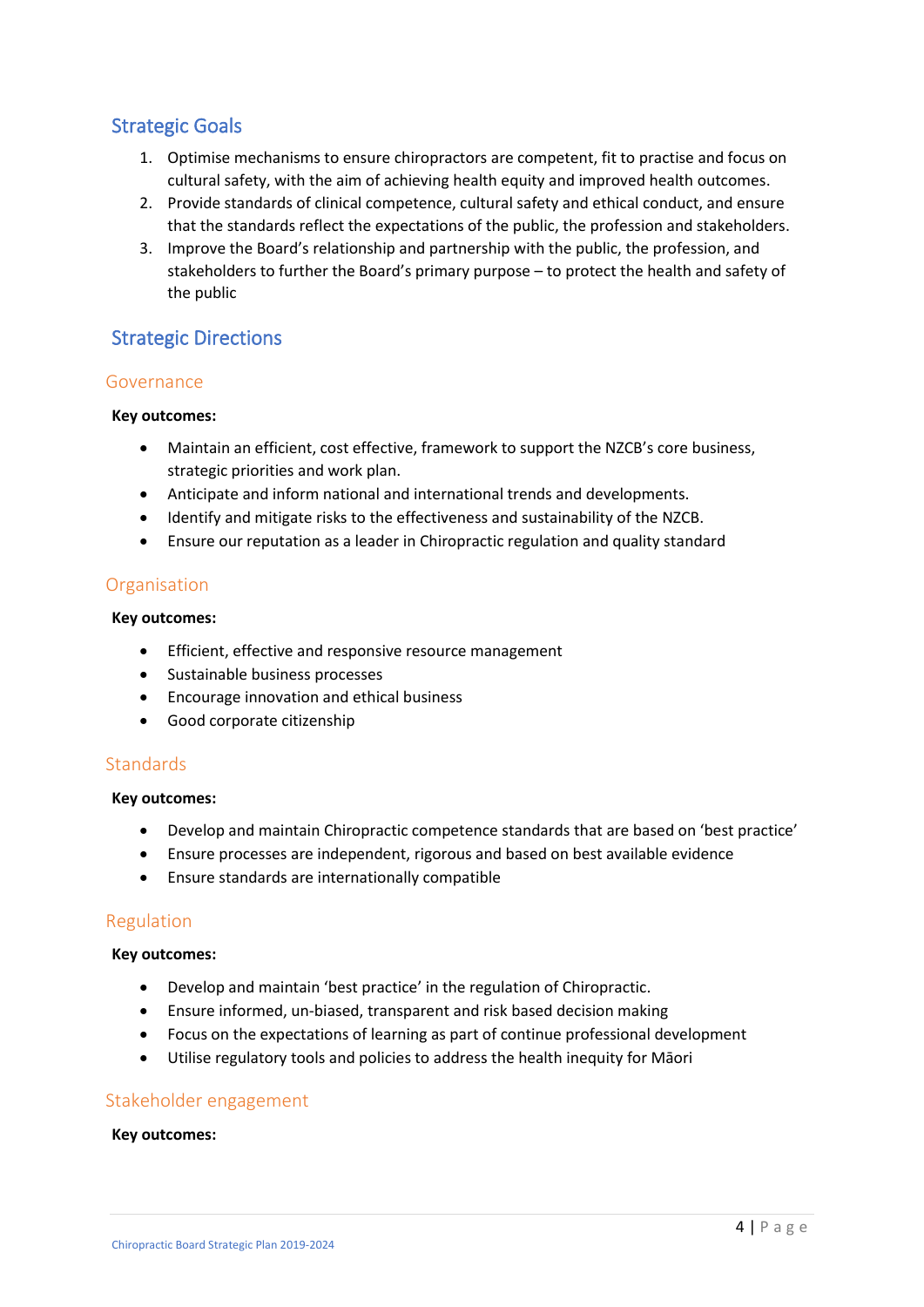- Optimise communication channels/partnerships and collaborations relating to our core business and strategic objectives with internal/external stakeholders
- Provide opportunity and encourage stakeholder engagement in consultations
- Foster the Board's partnership with Māori.
- Increased public awareness of the profession.
- Effective interactions with key stakeholders which result in effective interactions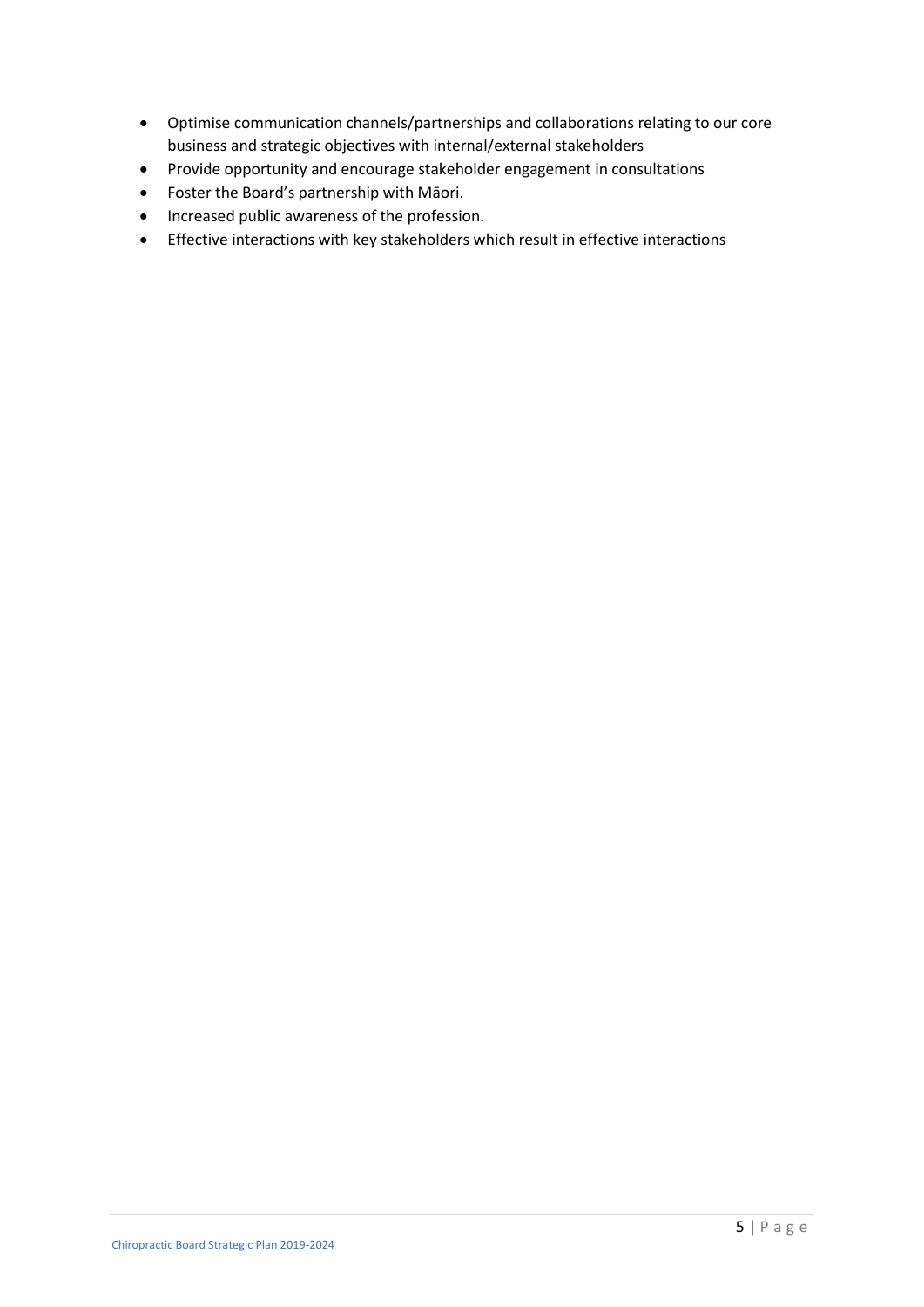# <span id="page-6-0"></span>Strategic Plan 2021-2026

| <b>Strategic Priority</b>                                                                                                                                                                      | To achieve this we will                                                                                                                                                                                               |
|------------------------------------------------------------------------------------------------------------------------------------------------------------------------------------------------|-----------------------------------------------------------------------------------------------------------------------------------------------------------------------------------------------------------------------|
| 1: Governance                                                                                                                                                                                  | 1.1 Maintain cost effective framework to support NZCB's core business                                                                                                                                                 |
|                                                                                                                                                                                                | Regularly review all Board strategic goals, statements and activities as part of usual business improvement<br>а.<br>processes.                                                                                       |
| What does this look like:                                                                                                                                                                      | Liaise with other regulatory authorities about matters of common interest.<br>b.                                                                                                                                      |
| Our way of working is<br>collaborative, constructive,                                                                                                                                          | Consider investment opportunities for any levy surplus<br>c.<br>Responsibly monitor cost of services and consider annual fees accordingly<br>d.                                                                       |
| supportive and solution-based                                                                                                                                                                  | Annually review practitioner fees to ensure they align with the Board's fiscal responsibilities<br>e.                                                                                                                 |
|                                                                                                                                                                                                | 1.2 Skills and succession plan for the Board                                                                                                                                                                          |
|                                                                                                                                                                                                | a. Develop skills matrix and consider stakeholder communication to ensure viable succession planning                                                                                                                  |
|                                                                                                                                                                                                | Review committee structure and update TOR for committees<br>b.<br>Invest in regular professional development for Board members.<br>c.                                                                                 |
|                                                                                                                                                                                                | 1.3 Internal policy review                                                                                                                                                                                            |
|                                                                                                                                                                                                | a. Develop a plan to ensure all internal policies undergo a review<br>Regularly review relevant board policies<br>b.                                                                                                  |
| 2: Organization                                                                                                                                                                                | 2.1 Professional development of key personnel                                                                                                                                                                         |
|                                                                                                                                                                                                | Undertake a review of the Board's human resourse needs<br>C <sub>1</sub><br>Review workload assessment of key personnel and identify opportunities for delegation.<br>d.                                              |
| What does this look like:                                                                                                                                                                      | Develop strategy for developing core skills.<br>e.                                                                                                                                                                    |
| Strong governance and<br>organisational structures and<br>practices in place to ensure the<br>Board succeeds in achieving our<br>legislative functions and<br>responsibilities<br>3: Standards | 2.2 Collaborate and communicate with key personnel of other regulatory authorities, organizations and<br>countries who regulate Chiropractors                                                                         |
|                                                                                                                                                                                                | 2.3 Review internal channels of communication                                                                                                                                                                         |
|                                                                                                                                                                                                | a. Electronic meeting i.e. Zoom                                                                                                                                                                                       |
|                                                                                                                                                                                                | Investigate communication options for group conversations<br>b.                                                                                                                                                       |
|                                                                                                                                                                                                | 2.4 Monitor changes to the Risk Management Plan regularly and review the plan annually                                                                                                                                |
|                                                                                                                                                                                                | 3.1 Develop and maintain Chiropractic competence Standards based on best practice                                                                                                                                     |
| What does this look like:                                                                                                                                                                      | a. Review of competence and ethical conduct standards to ensure they continue to be current and relevant<br>Ensure Chiropractors are familiar with the content and purpose of the Boards competence and ethical<br>b. |
| Strong standards that are<br>supported and achieved by all<br>practitioners and relevant<br>stakeholders                                                                                       | conduct Standards                                                                                                                                                                                                     |
|                                                                                                                                                                                                | Ensure stakeholders (employers, educators, professional bodies) are familiar with the Board's Competence<br>c.<br>and Ethical Conduct Standards                                                                       |
|                                                                                                                                                                                                | 3.2 Evaluate the Fitness to Practice Functions                                                                                                                                                                        |
|                                                                                                                                                                                                | a. Review and update as appropriate the Board's fitness to practice policies                                                                                                                                          |
|                                                                                                                                                                                                | 3.3 Maintain alignment with other agencies (local and international)                                                                                                                                                  |
|                                                                                                                                                                                                | a. CBA<br>b. CCEI/CCEA                                                                                                                                                                                                |
|                                                                                                                                                                                                | c. ACC                                                                                                                                                                                                                |
|                                                                                                                                                                                                | Other health regulatory authorities<br>d.                                                                                                                                                                             |
| 4: Regulation                                                                                                                                                                                  | 4.1 HPCA Act                                                                                                                                                                                                          |
| What does this look like:                                                                                                                                                                      | a. Ensure changes to the Act are implemented in a timely manner<br>Review of regulatory authority in line with any changes made to the HPCA Act<br>b.                                                                 |
| Delivery of best practice in the<br>regulation of the chiropractic                                                                                                                             | 4.2 Review our continuing professional development and competence Standards to ensure practitioners life-long<br>learning                                                                                             |
| profession                                                                                                                                                                                     | a. Modify CPD policy where applicable                                                                                                                                                                                 |
|                                                                                                                                                                                                | Provide learning opportunities for practitioners as it relates to the development of their CPD content and<br>b.<br>online recording                                                                                  |
|                                                                                                                                                                                                | 4.3 Registration                                                                                                                                                                                                      |
|                                                                                                                                                                                                | a. Implement policy on New-Registered, Over-seas trained Chiropractor Recertification programme<br>b. Consider student registration                                                                                   |
|                                                                                                                                                                                                | 5.1 Continuously improve our engagement with the public and our stakeholders                                                                                                                                          |
|                                                                                                                                                                                                | 5.2 We are committed to partnering with Māori to develop strategies for ensuring public health and safety in<br>regulating Chiropractic health                                                                        |
|                                                                                                                                                                                                | Undertake a review of of He Korowai Oranga and the Māori Health Action Plan 2020-2025 to understand<br>а.<br>the Government's direction for Maori health advancement.                                                 |